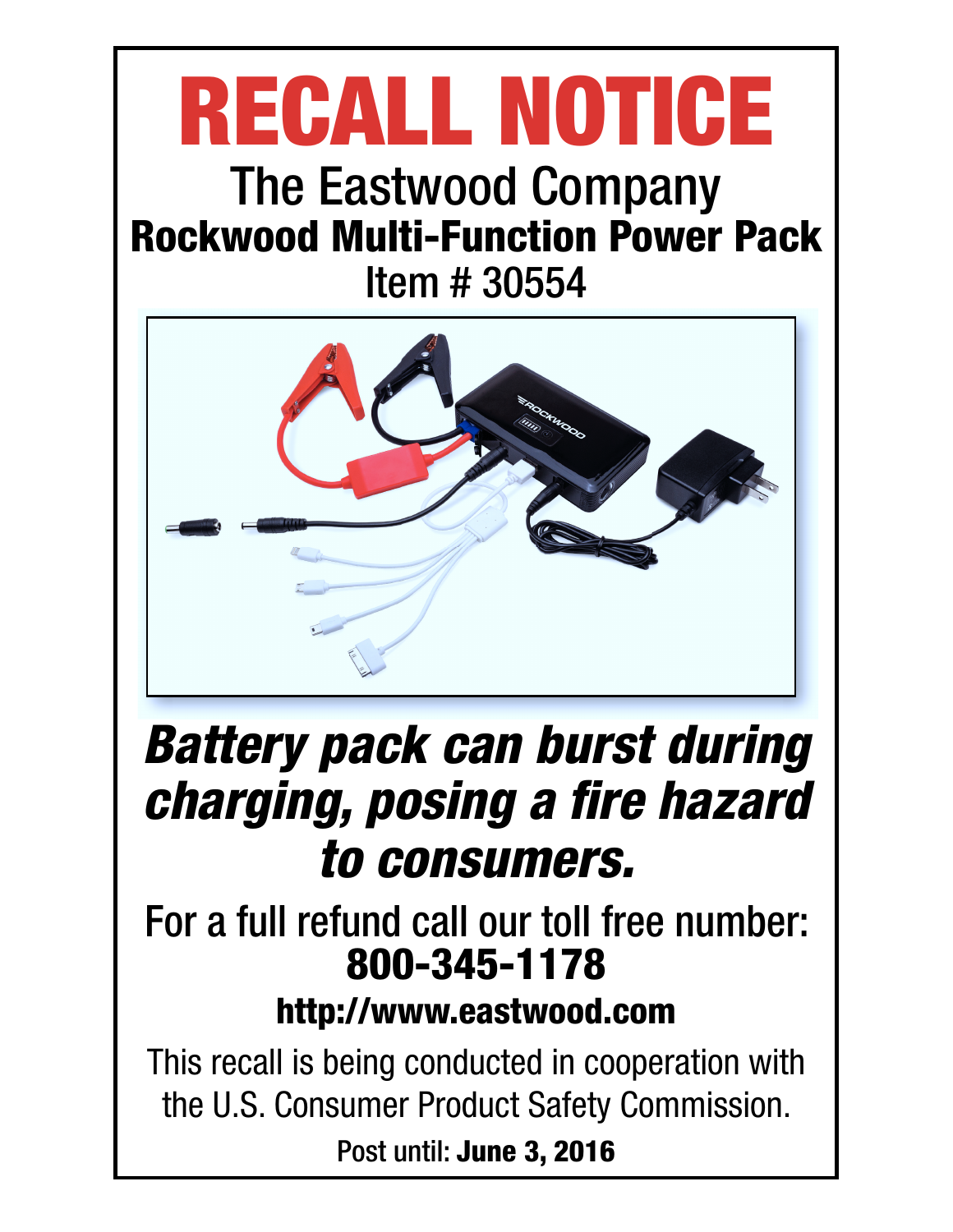### Customer Service F.A.Q. and Answers

#### **Q. Why is the firm conducting this recall?**

A. We are conducting this recall to keep our customers safe and prevent injuries by removing the problem products.

#### **Q. How can I tell if my Rockwood Multi-Function Power Pack is affected by the recall?**

A. All Rockwood Multi-Function Power Packs sold by The Eastwood Company are affected by the recall. It is Item #30554. The item number appears on the packaging. The batteries are in a  $5-3/4''$  x  $3-1/8''$  x  $1-1/8''$  [16mm] x 79mm x 29mm] rectangular black plastic case. The name "Rockwood" is displayed in white characters on the top face directly above an "on/off" button and a white printed battery icon. A large  $4-1/2$ " x 2" [114mm x 50mm] affixed, yellow and white "Danger!" label is attached to the bottom face. Prominent raised ribs encircle three sides. The fourth side contains four plug-in ports, with one having a hinged rubber cover. In addition, one of the ribbed sides includes a recessed LED flashlight.

#### **Q. How can I take advantage of the recall?**

A. Call our toll free number 800-345-1178. At the menu prompt press 3 for returns. A customer service representative will talk to you and arrange to have the Power Pack picked up at our cost. You will receive a package containing shipping materials and detailed step-by-step instructions on how to prepare the Power Pac k for shipping.

#### **Q. What is the problem with my Multi-Function Power Pack?**

A. The power pack can burst open during charging causing a fire hazard.